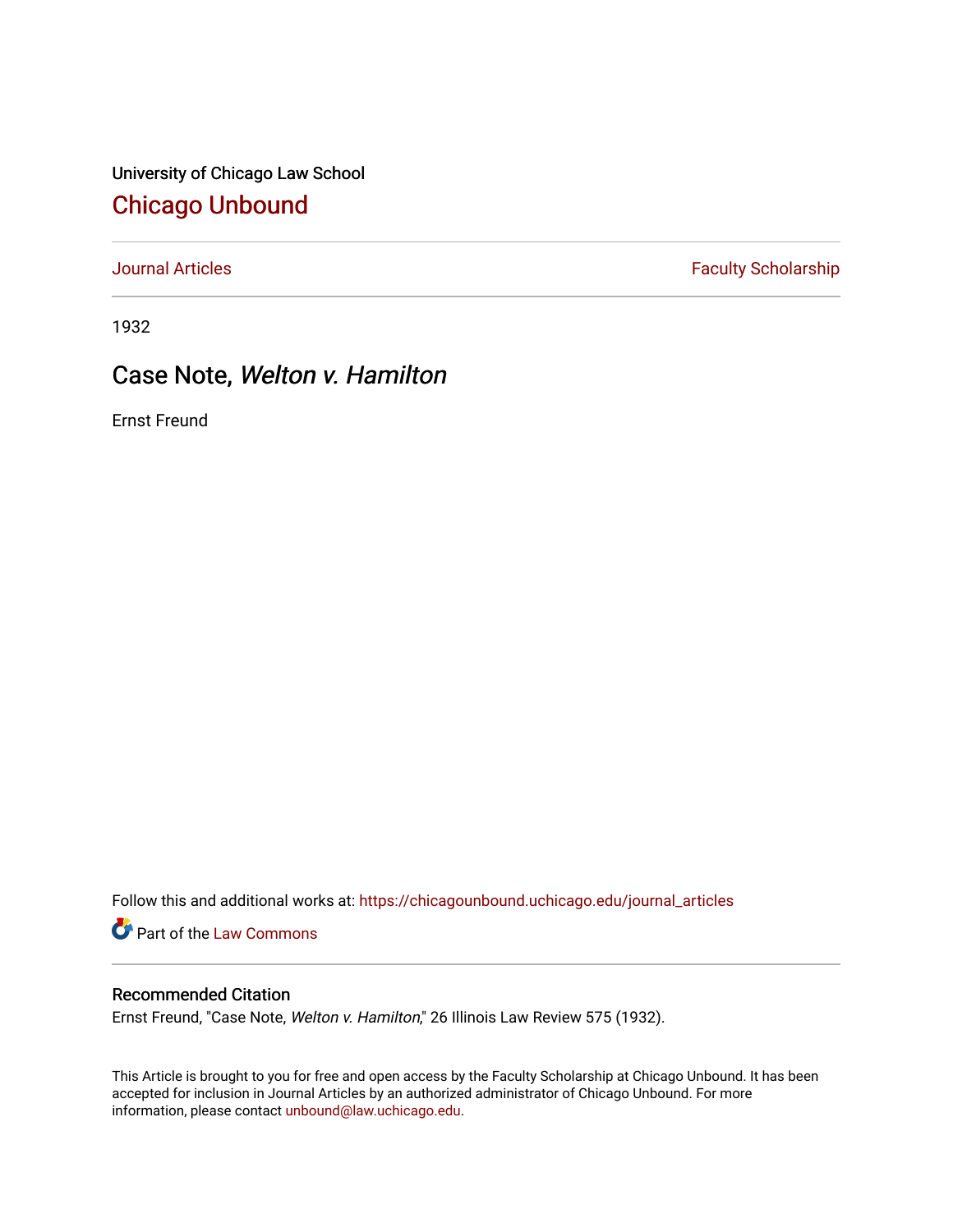(1) In the first place, it could be solved by holding that the elementary facts of attestation required by the substantive law did not exist, i. e., the will was not attested by *two* witnesses. Cherry was a known living person. But "J. M. Gordon" was a mere signature, and the stranger in the office was an unknown personality. Whether that was his real name, was not known. A fictitious person cannot be an attester. One object of the Wills Act, in requiring the presence of witnesses, is to provide testimony by responsible persons; and the reason the law allows proof of a deceased witness' signature to suffice is "the presumption that what an honest man hath attested under his hand is true."<sup>6</sup> The attester must at least be a known person, not merely an anonymous physical being.

On this theory, even assuming the truth of Cherry's testimony, the will was not validly executed, because there was only one valid attesting witness.

(2) But, on another theory, and assuming that the second attester was a sufficient one, nevertheless it remained to prove his signature. The settled law is that, when an attester is deceased or cannot be found, his signature may and must be proved. But in this case nobody knew "J. M. Gordon"; nobody could identify the handwriting as that of a person calling himself J. M. Gordon or as that of anybody else. Either the name was fictitious (not the name of the person signing), in which case the attestation was void (on theory (1) above); or the name was the signer's real name, in which case the proof of his handwriting was lacking, and the rule requiring such proof was not satisfied.

We are disposed to rest upon the former hypothesis. The latter one is open to the objection that Cherry's testimony to seeing the stranger sign in his presence is sufficient proof of his handwriting.

However, on one or the other of these theories the case could have been disposed of, in rejecting the purporting will. The proposition relied upon in the opinion, viz., that two witnesses must "prove" the will, was not needed to support the decision.

**JoHN** H. **WIGMORE.**

ZONING-POWER OF BOARD TO VARY.-[Illinois] The practical effect of the decision in *Welton v. Hamilton'* is apt to be misunderstood, if read without reference to the legislative background at the time of the decision and as subsequently changed. The zoning law of Illinois (1921/3) provides for a board of appeals with power to determine and vary the application of zoning regulations in harmony with their general purpose and intent and in accordance with general or specific rules contained in the regulations.

**6.** Kirkpatrick, **C. J.,** in *Newbold v. Lamb* (1819) 2 Southard **(N. J.)** 449.

1. **(1931)** 344 Ill. 82, 176 *N.* E. 333.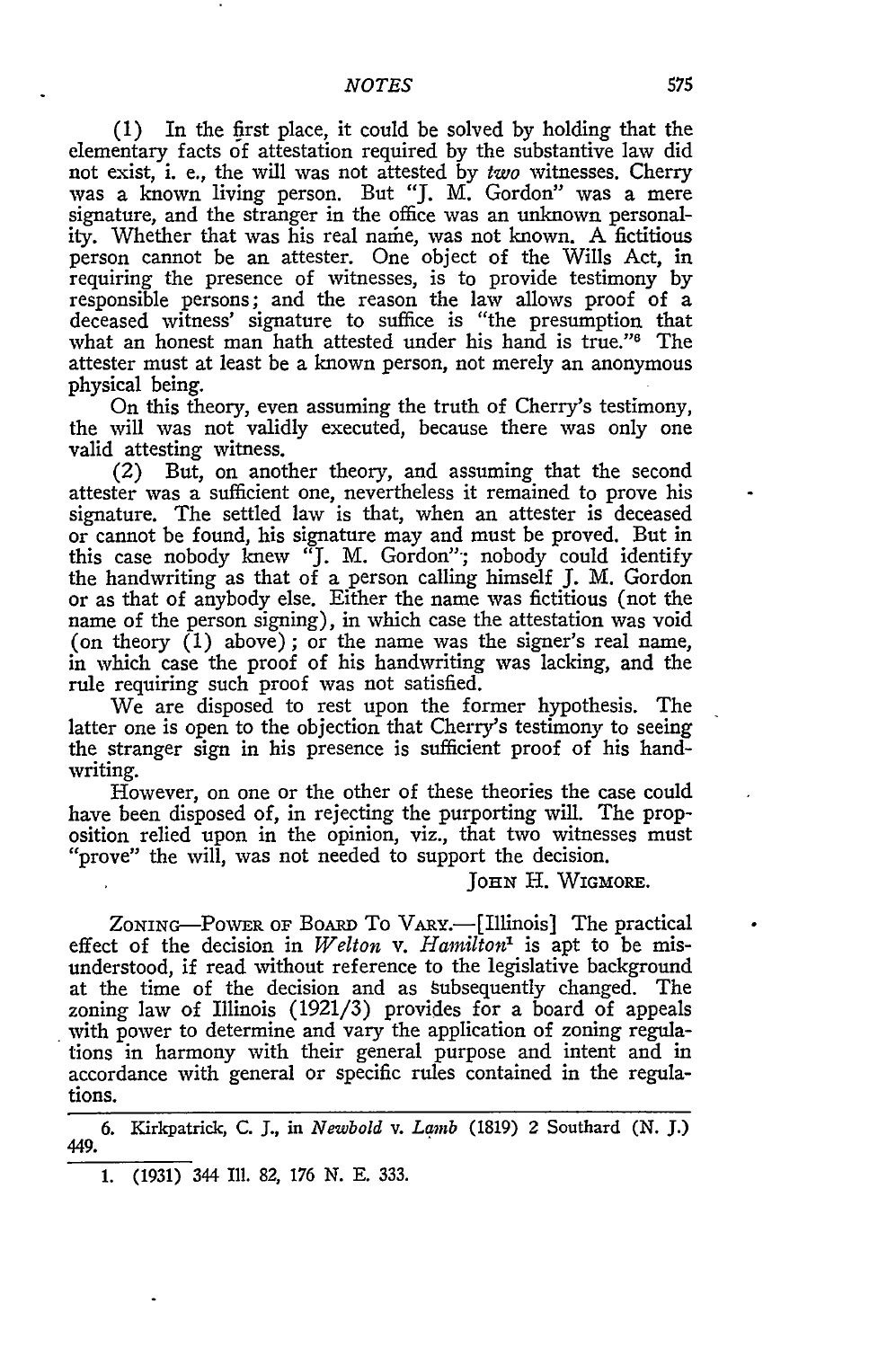"Where there are practical difficulties or unnecessary hardship in the way of carrying out the strict letter of the ordinance the board of appeals shall have the power in passing upon appeals to vary or modify the application of any of the regulations or provisions of such ordinance relating to the use, construction or alteration of buildings or structures or the use of land, so that the spirit of the ordinance shall be observed, public safety and welfare secured and substantial justice done."

This power of variation, which is a familiar feature of zoning legislation, the court holds to be an invalid delegation of power because it provides no rule or standard for the guidance of the board other than its own uncontrolled discretion.

Upon the merits of the position taken by the Supreme Court as a matter of constitutional law it is unnecessary to enlarge; the writer of this note has expressed his views in a note in the *National Municipal Review* of September 1931. While the case is disposed of entirely on grounds of constitutional invalidity, the court, in the course of the opinion makes the following significant statement:

"In this particular case the board of appeals did not make any attempt to state what the difficulty or hardship was in the way of carrying out the strict letter of the ordinance or in what respect the spirit of the zoning ordinance might be observed, the public safety or welfare secured and substantial justice done by the erection of the proposed building. The board simply made the general finding that there is unnecessary hardship, etc., and ordered the issue of the permit, and the only thing decided is that the board of appeals thought a permit ought to issue in this case in accordance with the plans submitted and in violation of the express provisions of the ordinance but with no indication of the reasons why."

It appears from this, that by the application of general principles of administrative law, the court should have been able to reverse the decision of the board of appeals upon the board's own record or lack of record, applying the general rule that when a board has power to make a determination, upon a hearing, there must be record evidence sufficient to substantiate the decision reached. Plainly the decision of the board could not stand this test. This more conservative method of 'dealing with the case would also have made the discretion of the board appear as one judicially controllable as to its exercise; and the delegation of such a discretion, being a valuable and indispensable adjunct to the necessarily complex provisions of modern regulative legislation, should not lightly be held to be invalid.

What is the effect of the decision? The varying power of the board of appeals is gone, but the power of the city council to amend the zoning ordinance must remain, since it is indispensable. An amendment by the council may be as arbitrary as a variation by the board of appeals. A court of equity can grant relief against an arbitrary amendment; and it does so, not by declaring the power

576